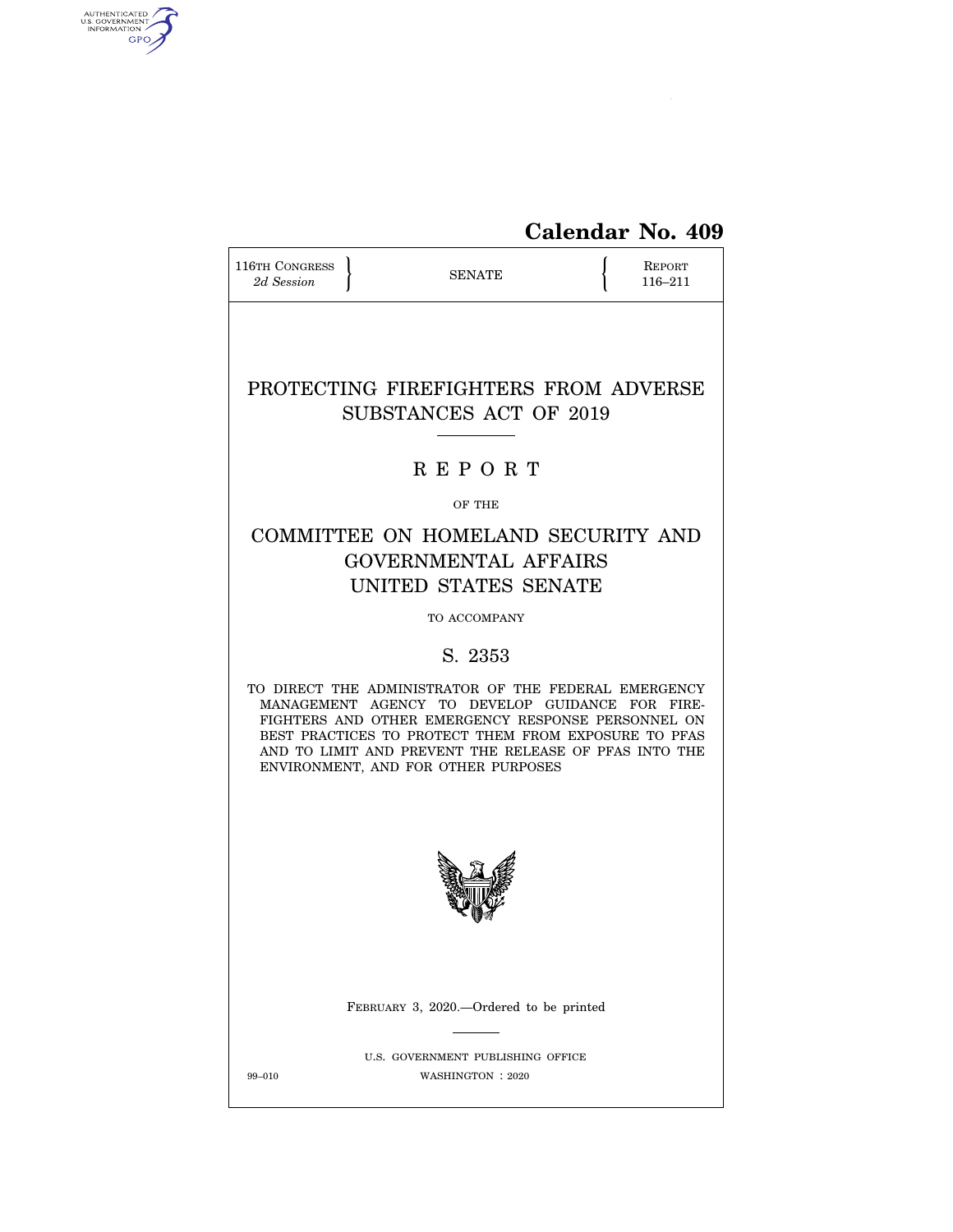### COMMITTEE ON HOMELAND SECURITY AND GOVERNMENTAL AFFAIRS

RON JOHNSON, Wisconsin, *Chairman* 

ROB PORTMAN, Ohio RAND PAUL, Kentucky JAMES LANKFORD, Oklahoma MITT ROMNEY, Utah RICK SCOTT, Florida MICHAEL B. ENZI, Wyoming JOSH HAWLEY, Missouri

GARY C. PETERS, Michigan THOMAS R. CARPER, Delaware MAGGIE HASSAN, New Hampshire KAMALA D. HARRIS, California KYRSTEN SINEMA, Arizona JACKY ROSEN, Nevada

GABRIELLE D'ADAMO SINGER, *Staff Director*  JOSEPH C. FOLIO III, *Chief Counsel*  BARRETT F. PERCIVAL, *Professional Staff Member*  DAVID M. WEINBERG, *Minority Staff Director*  ZACHARY I. SCHRAM, *Minority Chief Counsel*  YOGIN J. KOTHARI, *Minority Professional Staff Member*  LAURA W. KILBRIDE, *Chief Clerk*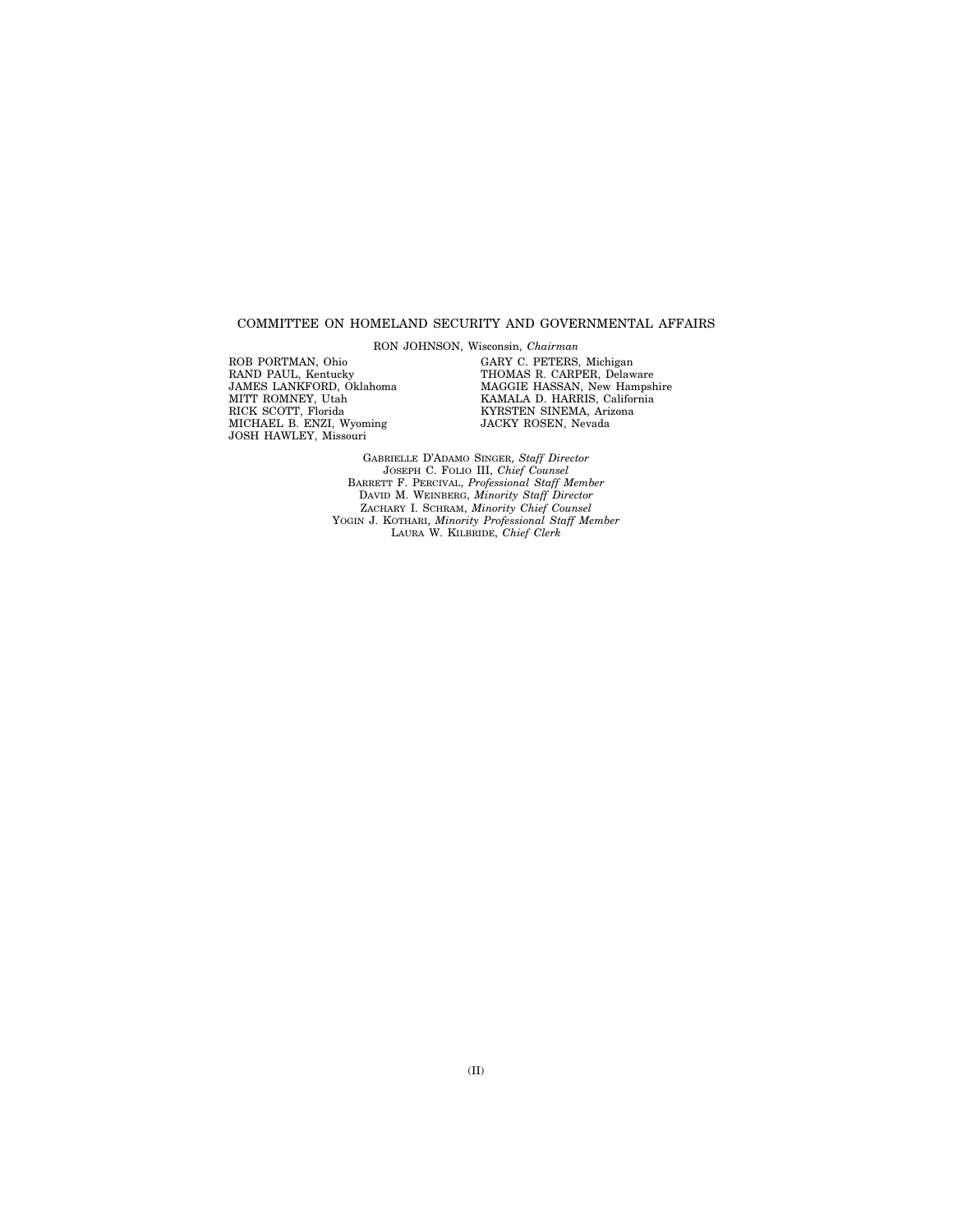# **Calendar No. 409**

116TH CONGRESS **REPORT** 2d Session **116–211** 

### PROTECTING FIREFIGHTERS FROM ADVERSE SUBSTANCES ACT OF 2019

FEBRUARY 3, 2020.—Ordered to be printed

Mr. JOHNSON, from the Committee on Homeland Security and Governmental Affairs, submitted the following

## R E P O R T

#### [To accompany S. 2353]

### [Including cost estimate of the Congressional Budget Office]

The Committee on Homeland Security and Governmental Affairs, to which was referred the bill (S. 2353), to direct the Administrator of the Federal Emergency Management Agency to develop guidance for firefighters and other emergency response personnel on best practices to protect them from exposure to PFAS and to limit and prevent the release of PFAS into the environment, and for other purposes, having considered the same, reports favorably thereon without amendment and recommends that the bill do pass.

#### **CONTENTS**

### I. PURPOSE AND SUMMARY

S. 2353, the Protecting Firefighters from Adverse Substances Act of 2019, or the ''PFAS Act of 2019'', directs the Federal Emergency Management Agency (FEMA), in consultation with the United States Fire Administration (USFA), Environmental Protection Agency (EPA), and the National Institute for Occupational Safety and Health (NIOSH), to develop and publish guidance for firefighters and other emergency response personnel on training, edu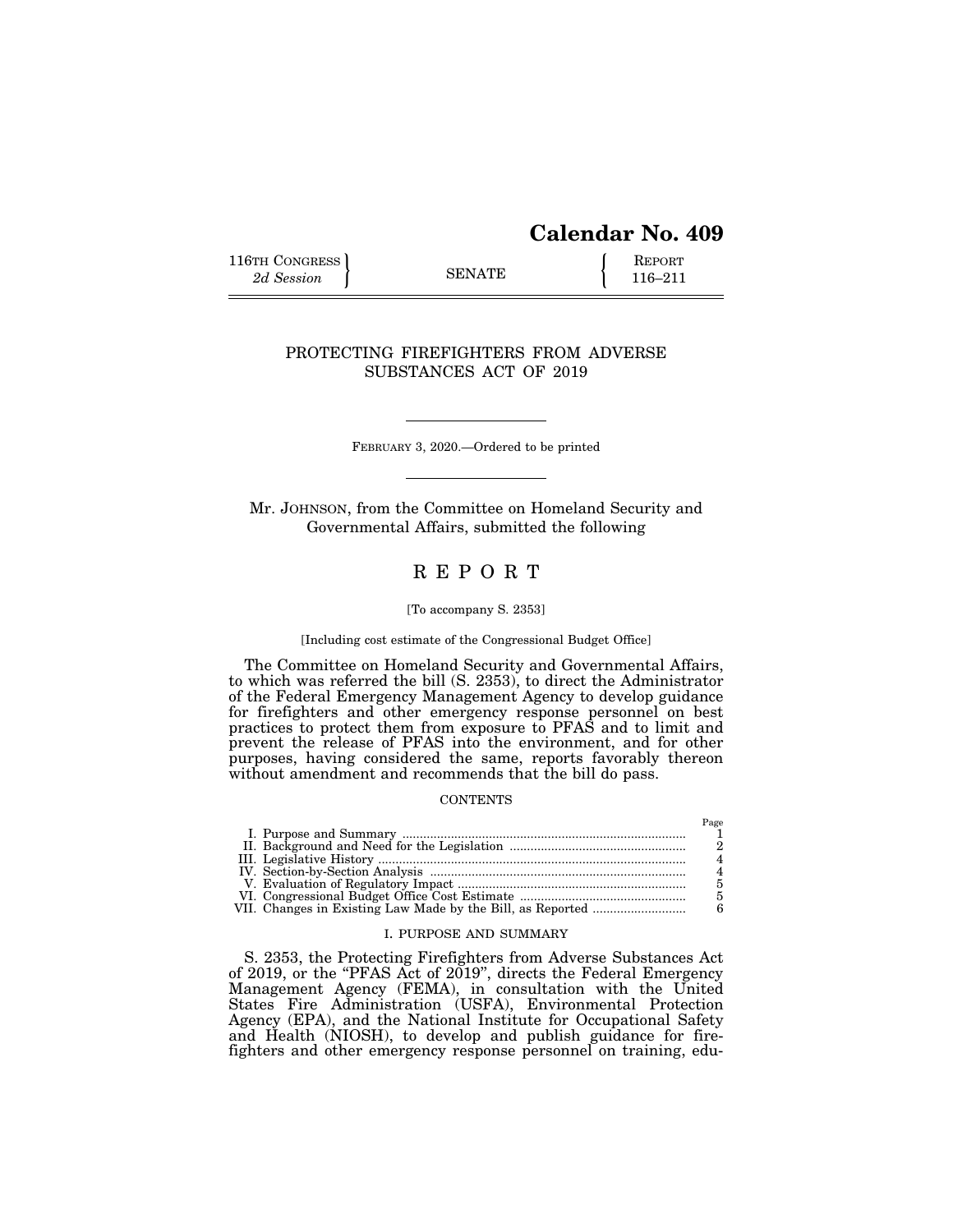cation programs, and best practices to protect them and their communities from exposure to per- and polyfluoroalkyl substances, commonly referred to as PFAS. Specifically, this guidance is to include information on ways to reduce first responders' exposure to PFAS from firefighting foam and personal protective equipment, and limit, prevent, or eliminate the release of PFAS into the environment.

The bill also requires the development and issuance of guidance to identify safer alternative foams, personal protective equipment, and other firefighting tools and gear. In addition, the bill requires the creation of a regularly-updated online repository that includes resources for firefighters and emergency personnel on tools and best practices to help protect themselves and their communities from the release of and exposure to PFAS. FEMA is also required to consult with firefighters, communities affected by PFAS contamination, scientists, voluntary standards organizations, state fire training academies, state fire marshals, manufacturers of firefighter tools and equipment, and other relevant parties. FEMA, in consultation with the aforementioned Federal agencies, is required to review the guidance three years from the date of the bill's enactment and not less frequently than once every two years thereafter. The requirements set forth in this bill are exempt from the Federal Advisory Committee Act.

#### II. BACKGROUND AND THE NEED FOR LEGISLATION

PFAS are a class of more than 4,700 highly-fluorinated manmade chemicals that are widely used in everyday products, such as waterproof clothing, stain resistant fabrics and carpets, non-stick cookware, cosmetics, and firefighting foams.1 PFAS have been in use since the 1950s and are commonly detected at low levels in the environment, including in people and wildlife, because of their extensive use.2 PFAS contamination of ground and surface waters, including potential drinking water, are found at higher concentrations near military bases that have used firefighting foams, and around industrial sites that have used the fluorinated chemicals in manufacturing and in commercial products.3 Some studies indicate that high-level exposure to specific PFAS may lead to adverse health effects in humans, including increased risks of cancer; damage to the immune system; decreased fertility; birth defects; liver disease; and thyroid disease.4

The associated adverse health effects of human exposure to PFAS were first discovered as far back as 1950 when 3M, a major manufacturer of products containing PFAS, demonstrated that PFAS could pollute people's blood.<sup>5</sup> In the 1980s, both 3M and Du-Pont identified links between PFAS and cancer, including finding elevated cancer rates among their own workers.<sup>6</sup> In 2000, 3M announced a phase out of certain PFAS which was later expanded

<sup>1</sup>Perfluoroalkyl and Polyfluoroalkyl Substances, *Frequently Asked Questions,* Agency for Toxic Substances and Disease Registry, Centers for Disease Control, https://www.atsdr.cdc.gov/pfas/  $\frac{index.html}{2 Id}$ .

<sup>&</sup>lt;sup>3</sup>PFOA, PFOS, and Other PFASs, *Basic Information on PFAS*, United States Environmental Protection Agency, https://www.epa.gov/pfas/basic-information-pfas#exposed. Protection Agency, https://www.epa.gov/pfas/basic-information-pfas#exposed. 4*Supra* note 1. 5What are PFAS Chemicals?, Environmental Working Group, https://www.ewg.org/

pfaschemicals/what-are-forever-chemicals.html. 6 *Id.*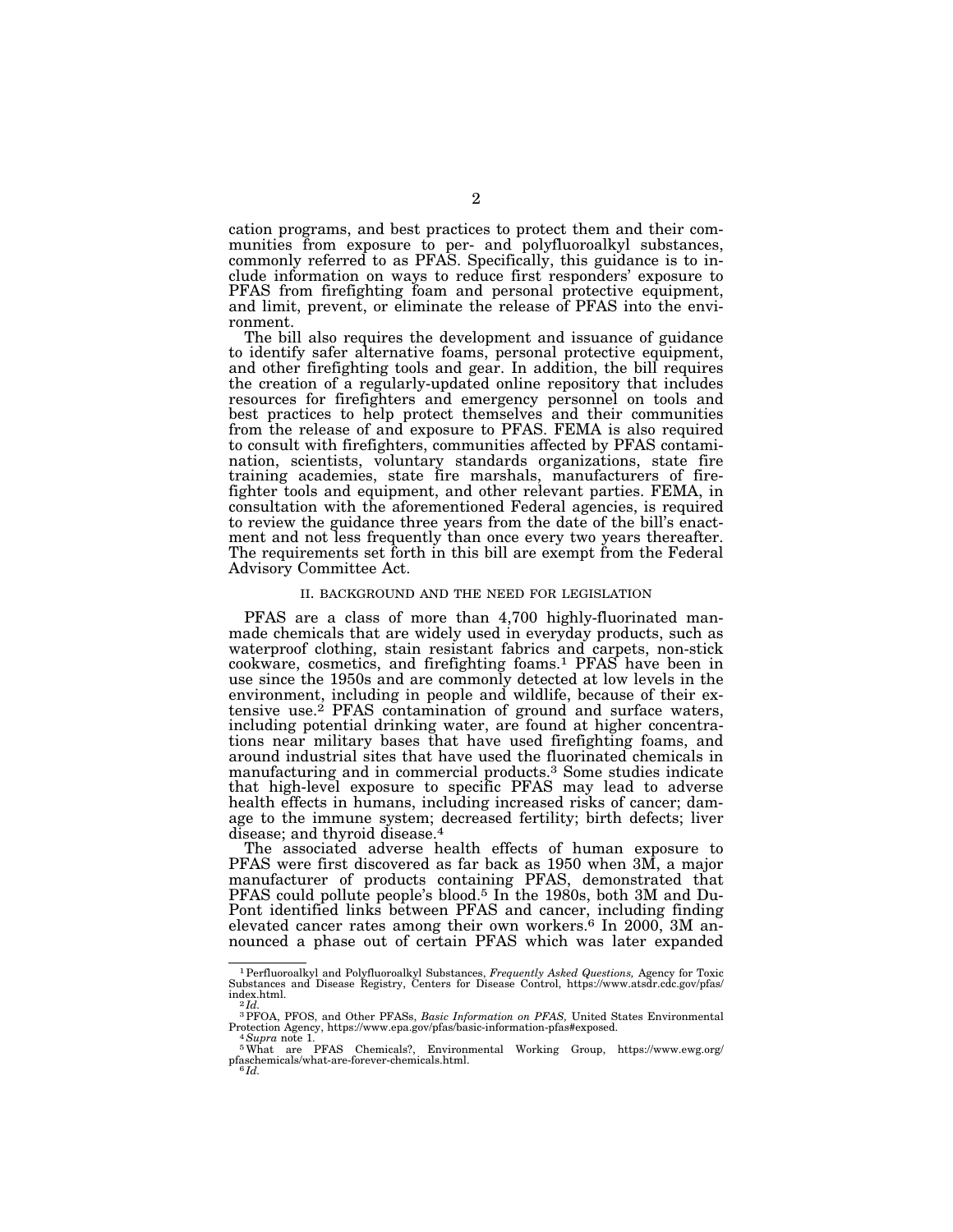due to further toxicity concerns. Following this action and concerns from stakeholders, the EPA, Food and Drug Administration, the Department of Agriculture, the National Institute of Health, the Centers for Disease Control and Prevention, the U.S. Department of Defense (DoD), as well as local and state governments and national organizations have worked to advance knowledge on potential exposure from food and the associated health risks of PFAS.7

In 2009, EPA included PFAS for monitoring under the Safe Drinking Water Act and issued a provisional health advisory for two PFAS compounds.8 In 2014, EPA published a draft health assessment aimed in part at identifying safe drinking water levels, and in 2016, established a non-enforceable Lifetime Health Advisory of 70 parts per trillion in drinking water.<sup>9</sup>

In 2010, Michigan became aware of PFAS contamination at the decommissioned Wurtsmith Air Force Base in Oscoda, Michigan.10 Similar contamination has been detected at many other DoD installations, both active and decommissioned, including Pease Air Force Base in New Hampshire.<sup>11</sup> PFAS were found in firefighting foams known as Aqueous Film Forming Foam that have been used by the U.S. Air Force since the 1970s.<sup>12</sup> As a result of the use of Aqueous Film Forming Foam, high-level contamination of PFAS was discovered at the Pease Air Force Base in April 2014. This contamination spread to neighboring civilians and caused the city of Portsmouth, NH to close the Haven well.13

In a November 2018 Subcommittee on Federal Spending Oversight and Emergency Management hearing titled, *The Local, State, and Federal Response to the PFAS Crisis in Michigan,* Brian Lepore, Director, Defense Capabilities and Management, U.S. Government Accountability Office, said that there are more than 401 active or closed military bases with PFAS groundwater contamination.14 To address PFAS contamination issues across its military bases and installations, Mr. Lepore further stated that DoD spent \$200 million for PFAS cleanup efforts as of December 2016, but added that it would take several more years to determine full environmental remediation costs.15

At the same hearing, Lieutenant Timothy Putnam, vice-president of the Tidewater Federal Fire Fighters, explained that firefighters and emergency response personnel face disproportionately high levels of PFAS exposure because the chemicals are key ingredients in

<sup>7</sup>Per and Polyfluoroalkyl Substances (PFAS), U.S. Food and Drug Administration, https:// www.fda.gov/food/chemicals/and-polyfluoroalkyl-substances-pfas. 8Ground Drinking Water, *Drinking Water Health Advisories for PFOA and PFOS,* United

States Environmental Protection Agency, https://www.epa.gov/ground-water-and-drinking-water/ drinking-water-health-advisories-pfoa-and-pfos. 9 *Id.* 

<sup>&</sup>lt;sup>10</sup> Former Wurtsmith Air Force Base, Iosco County, Michigan PFAS Action Response Team, Michigan Dept. of Environment, Great Lakes, and Energy, *available at* https://www.michigan.gov/pfasresponse/0,9038,7-365-86511 82704

tion-pease.htm. 12Perfluorinated-Compounds, *Air Force Response to PFOS and PFOA,* Air Force Civil Engi-

neer Center, https://www.afcec.af.mil/WhatWeDo/Environment/Perfluorinated-Compounds/.<br><sup>13</sup> Andrea Amico et al., *The PFAS Contamination at Pease: A Community Perspective (2017).*<br><sup>14</sup> Federal Role in the Toxic PFAS Chemica *Governmental Affairs Comm., Subcomm. on Fed. Spending and Emergency Mgmt.* (115th Cong.)<br>Governmental Affairs Comm., Subcomm. on Fed. Spending and Emergency Mgmt. (115th Cong.)

<sup>&</sup>lt;sup>15</sup>*Id.* (testimony of Brian J. Lepore, Director, Defense Capabilities and Management, and J. Alfredo Gomez, Director, National Resources and Environment, United States Government Ac-<br>countability Office).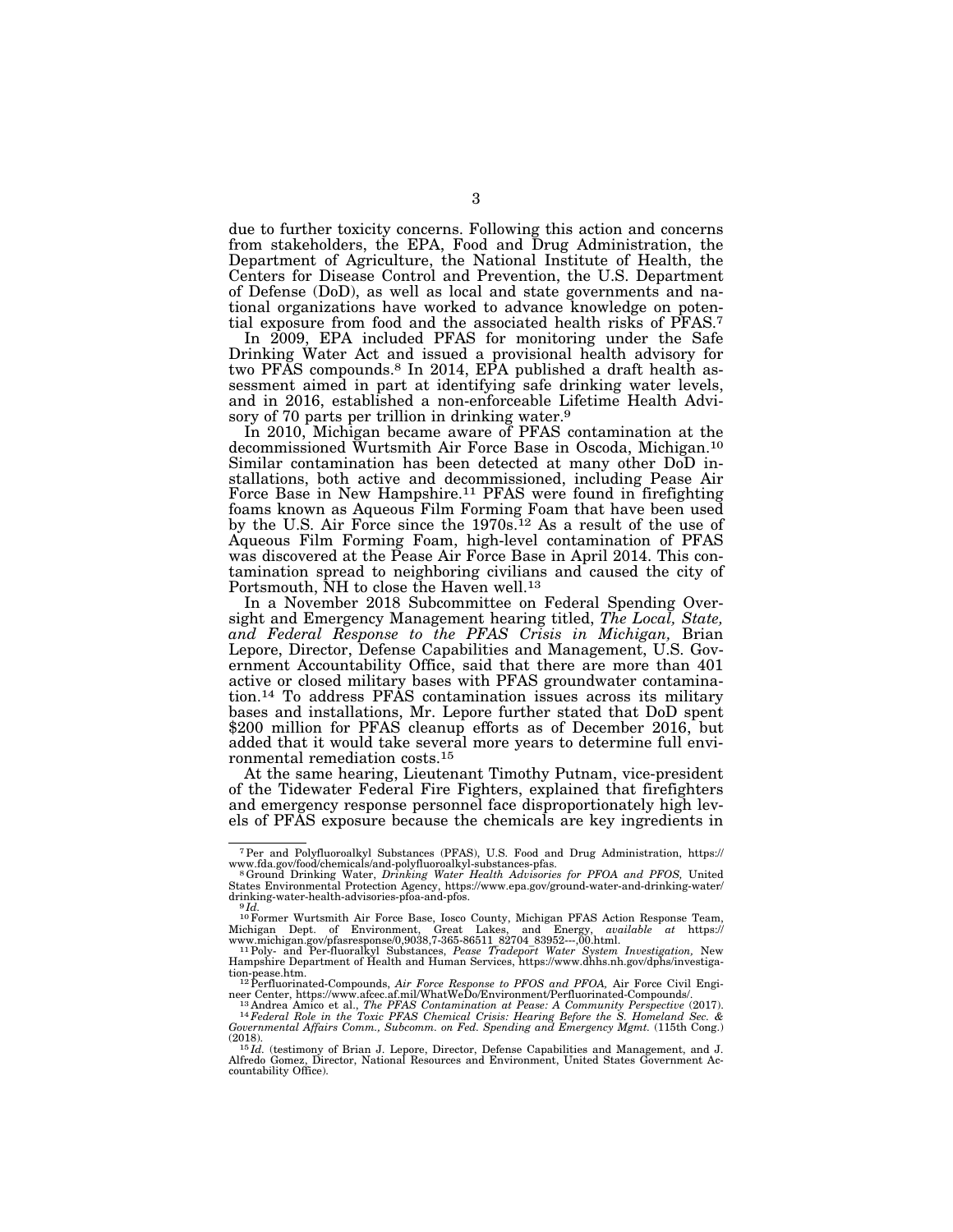firefighting foam and personal protective equipment.16 Firefighters are routinely exposed to PFAS during emergency responses and training activities.

This bill addresses a gap in Federal efforts and measures to reduce, limit, and prevent the disproportionate level of PFAS exposure to firefighters and emergency response personnel. As noted above, most PFAS regulation has been focused on environmental safety, and mainly related to drinking water. This bill helps fill a critical information gap that currently exists in addressing PFAS contamination by providing firefighters and emergency response personnel with important information on health impacts and the steps necessary to protect themselves and their communities from PFAS exposure. FEMA's partnership with relevant Federal experts to develop consensus, guidance, and a repository of information on best practices to reduce, limit, and prevent PFAS exposure and contamination will help safeguard the health and safety of firefighters and the communities that they serve. This information will help firefighters and other emergency responders reduce their exposures to PFAS and minimize or eliminate its environmental release.

#### III. LEGISLATIVE HISTORY

Ranking Member Gary Peters (D–MI) introduced S. 2353, the Protecting Firefighters from Adverse Substances Act of 2019, on July 31, 2019, with Senators Gardner (R–CO), Hassan (D–NH) and Sullivan (R–AK). The bill was referred to the Committee on Homeland Security and Governmental Affairs.

The Committee considered S. 2353 at a business meeting on November 6, 2019. The bill was approved by voice vote *en bloc* with Senators Johnson, Enzi, Hawley, Paul, Portman, Lankford, Romney, Scott, Peters, Carper, Hassan, Rosen and Sinema present.

IV. SECTION-BY-SECTION ANALYSIS OF THE BILL, AS REPORTED

#### *Section 1. Short title*

This section establishes the short title of the bill as the ''Protecting Firefighters from Adverse Substances Act of 2019.''

### *Section 2. Guidance on how to prevent exposure to and release of PFAS*

Subsection (a) directs FEMA, in consultation with the USFS, EPA, NIOSH, and other relevant Federal agencies, to within 180 days of enactment, develop and publish guidance for firefighters and other emergency response personnel on training, education programs, and best practices, to reduce exposure to and limit the release of PFAS into the environment, as well as alternative tools and equipment that do not contain PFAS. FEMA is also required to create a regularly updated online public repository on methods for firefighters and other emergency response personnel to reduce and prevent the release of and exposure to PFAS.

Subsection (b) requires the FEMA Administrator to consult with interested entities when developing the guidance required under subsection (a), including firefighters and other emergency response

<sup>&</sup>lt;sup>16</sup> *Id.* (testimony of Lieutenant Timothy Putnam, Vice-President, Tidewater Federal Fire Fighters).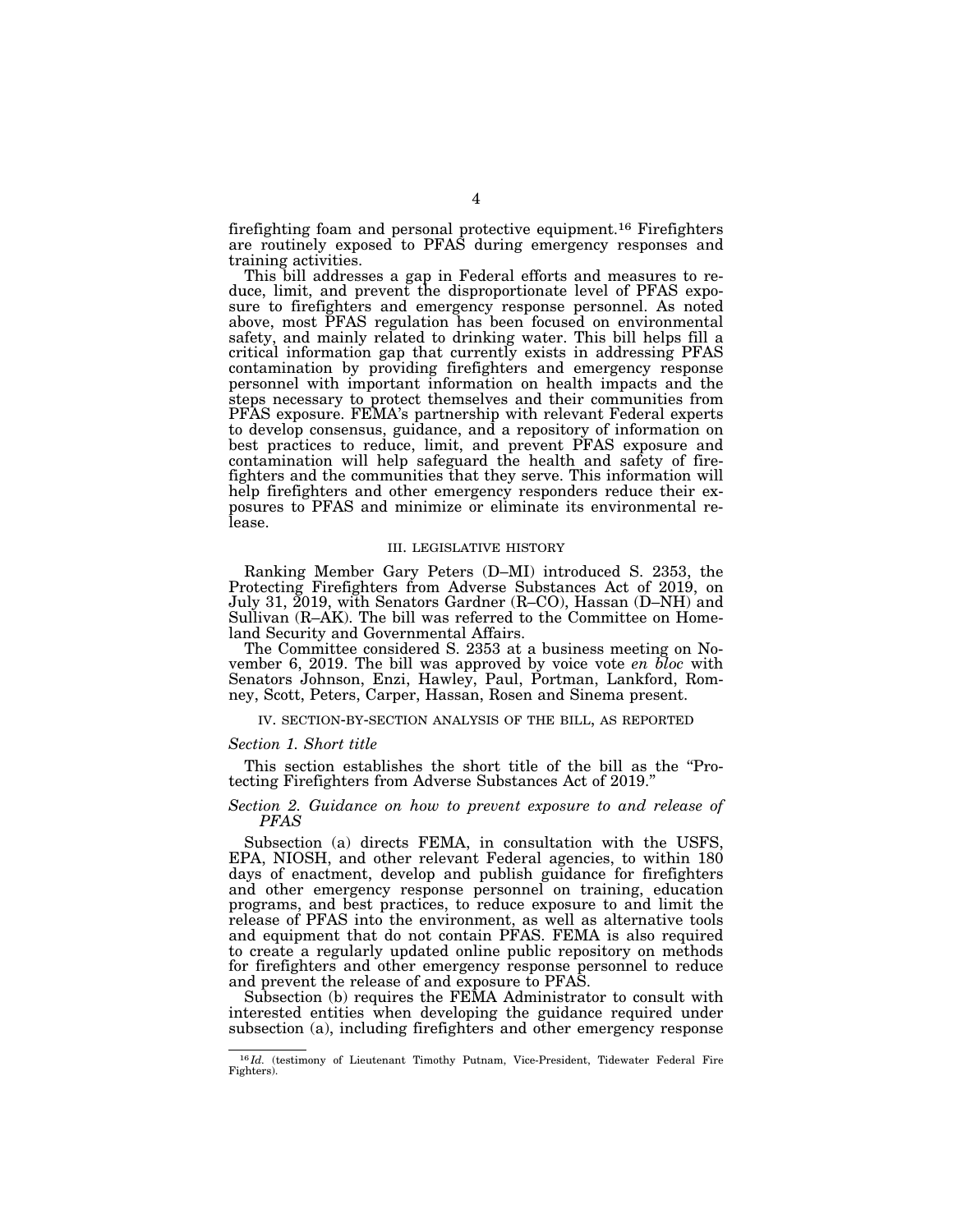personnel, communities impacted by PFAS contamination, and scientists who are studying PFAS or PFAS alternatives.

Subsection (c) requires the FEMA Administrator to review and issue updates to the guidance required under subsection (a) no later than three years after the guidance is issued, and no later than every two years thereafter.

Subsection (d) exempts the guidance development and consultation provisions outlined in this bill from the requirements established in the Federal Advisory Committee Act.

### V. EVALUATION OF REGULATORY IMPACT

Pursuant to the requirements of paragraph 11(b) of rule XXVI of the Standing Rules of the Senate, the Committee has considered the regulatory impact of this bill and determined that the bill will have no regulatory impact within the meaning of the rules. The Committee agrees with the Congressional Budget Office's statement that the bill contains no intergovernmental or private-sector mandates as defined in the Unfunded Mandates Reform Act (UMRA) and would impose no costs on state, local, or tribal governments.

#### VI. CONGRESSIONAL BUDGET OFFICE COST ESTIMATE

U.S. CONGRESS, CONGRESSIONAL BUDGET OFFICE, *Washington, DC, January 23, 2020.* 

Hon. RON JOHNSON,

*Chairman, Committee on Homeland Security and Governmental Affairs, U.S. Senate, Washington, DC.* 

DEAR MR. CHAIRMAN: The Congressional Budget Office has prepared the enclosed cost estimate for S. 2353, the PFAS Act of 2019. If you wish further details on this estimate, we will be pleased

to provide them. The CBO staff contact is Jon Sperl.

Sincerely,

PHILLIP L. SWAGEL, *Director.* 

Enclosure.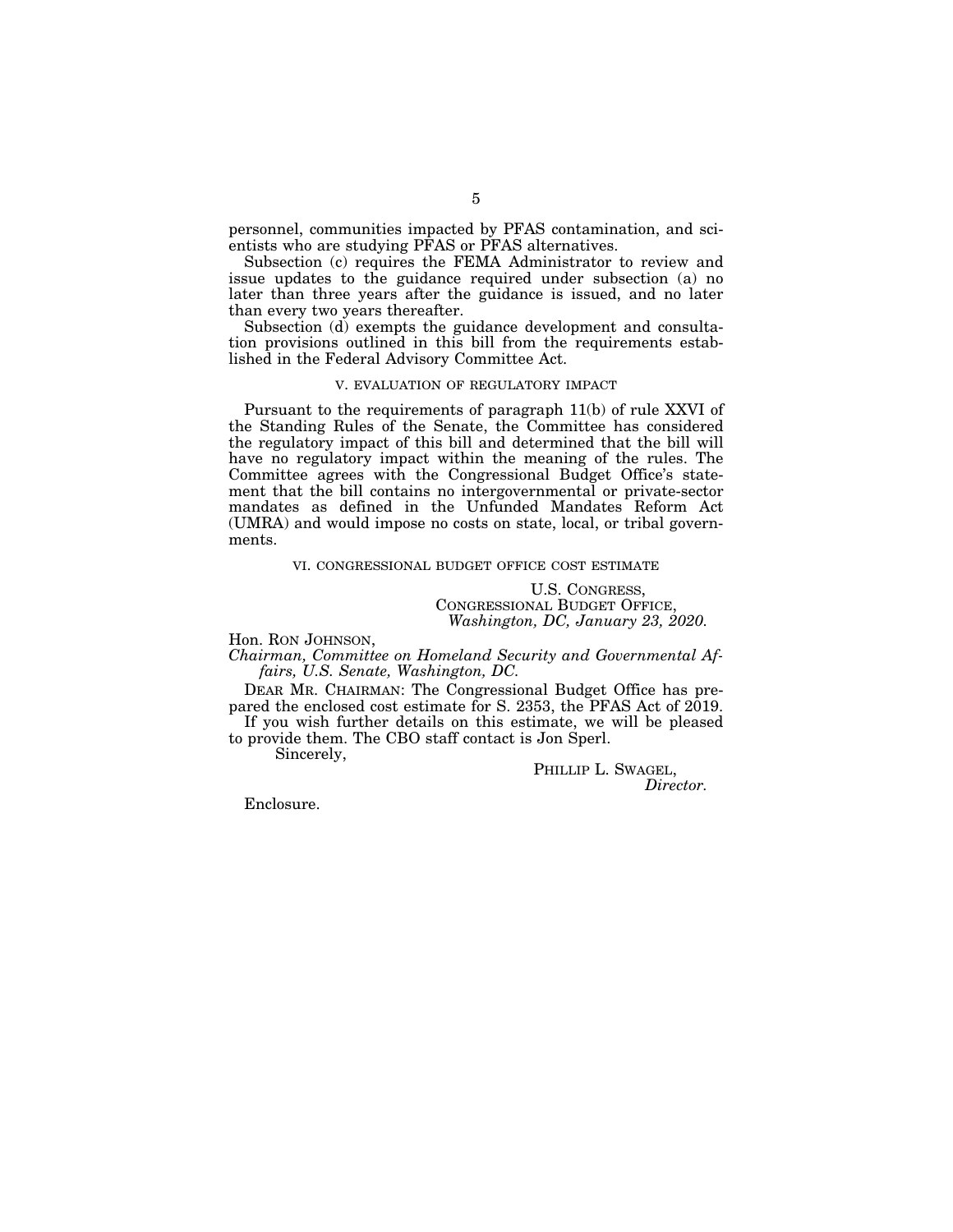| on November 6, 2019                                                    |      | As ordered reported by the Senate Committee on Homeland Security and Governmental Affairs |               |
|------------------------------------------------------------------------|------|-------------------------------------------------------------------------------------------|---------------|
| By Fiscal Year, Millions of Dollars                                    | 2020 | 2020-2024                                                                                 | 2020-2029     |
| Direct Spending (Outlays)                                              |      |                                                                                           |               |
| Revenues                                                               | o    | 0                                                                                         | Ω             |
| Increase or Decrease (-)<br>in the Deficit                             |      |                                                                                           |               |
| <b>Spending Subject to</b><br><b>Appropriation (Outlays)</b>           |      | $\overline{\mathbf{2}}$                                                                   | not estimated |
| Statutory pay-as-you-go<br>procedures apply?                           | No.  | <b>Mandate Effects</b>                                                                    |               |
| Increases on-budget deficits in any<br>of the four consecutive 10-year | No.  | Contains intergovernmental mandate?                                                       | No            |
| periods beginning in 2030?                                             |      | Contains private-sector mandate?                                                          | No            |

S. 2353 would direct the Federal Emergency Management Agency (FEMA), to develop and publish guidance for firefighters and other emergency responders for reducing exposure to PFAS.1 The guidance would include information on best practices, training, and education that FEMA would develop in consultation with scientists, firefighters, manufacturers, and staff at other federal agencies.

For this estimate, CBO assumes that bill will be enacted in fiscal year 2020. Under that assumption, the agency could incur some costs in 2020, but CBO expects that most of the costs would be incurred in 2021 and later. Any spending would be subject to the availability of appropriated funds.

Using information provided by FEMA about the cost of similar efforts, CBO estimates that the agency would initially spend about \$400,000 to create guidance and training materials related to PFAS, and about \$100,000 each year thereafter to update those materials. The bill also would require FEMA to create an online repository with tools and best practices concerning PFAS, and to update its guidance and the repository biannually. CBO estimates that the agency would initially need about \$250,000 to create the repository, and about \$100,000 each year thereafter to update and maintain the system. To oversee the implementation of the guidance and repository, CBO expects that FEMA would need a program manager at an estimated cost of \$180,000 per year. In total, CBO estimates that implementing the bill would cost about \$2 million over the 2020–2024 period.

The CBO staff contact for this estimate is Jon Sperl. The estimate was reviewed by H. Samuel Papenfuss, Deputy Director of Budget Analysis.

VII. CHANGES IN EXISTING LAW MADE BY THE BILL, AS REPORTED

Because S. 2353 would not repeal or amend any provision of current law, it would make no changes in existing law within the

<sup>1</sup>PFAS, perfluoroalkyl and polyfluoroalkyl substances, are chemical compounds used in certain fire suppressants.